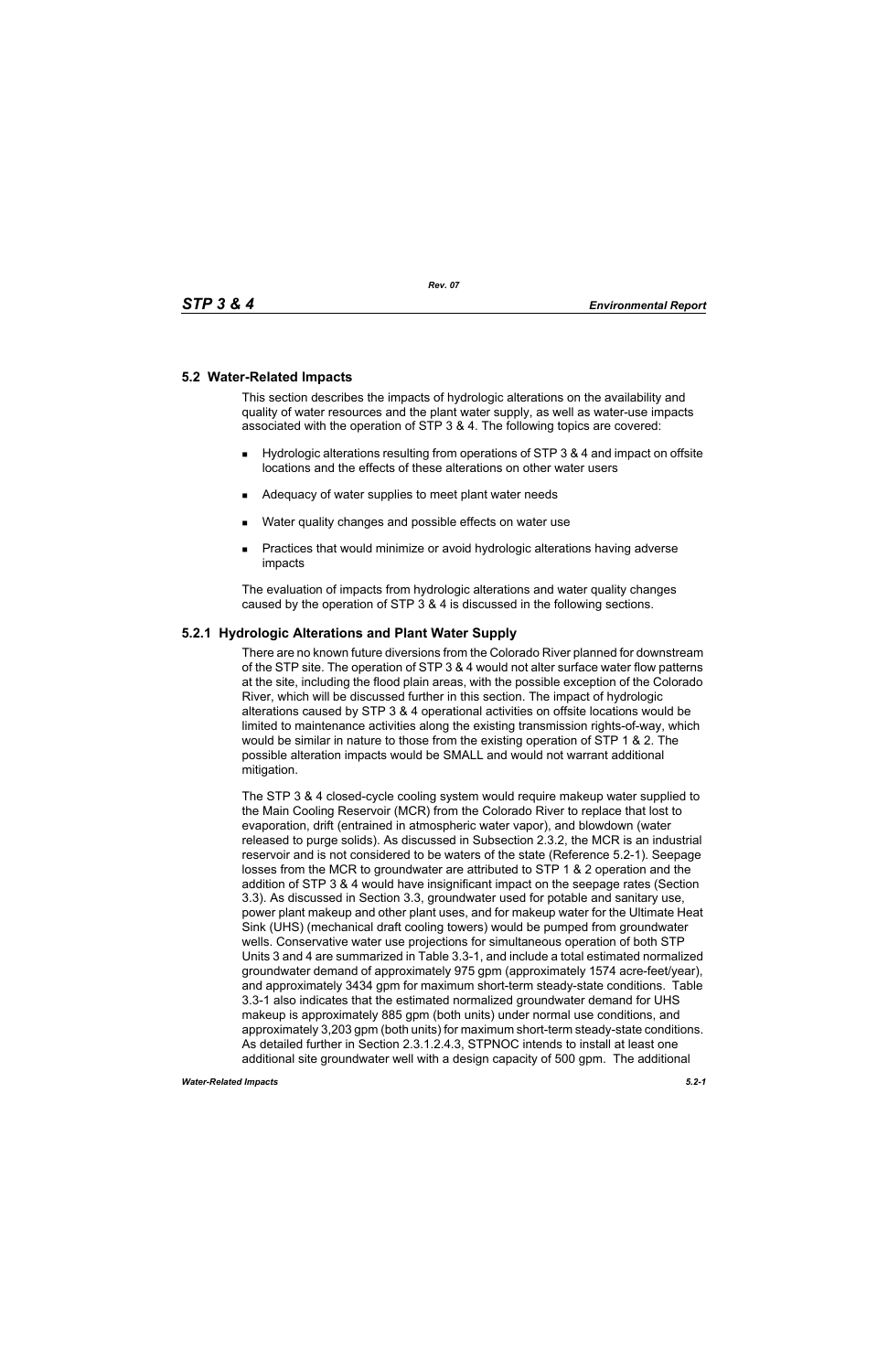well(s) would be properly permitted under applicable Coastal Plains Groundwater Conservation District (GPGCD) and TCEQ requirements, and would not involve a request for an increase in the existing permit limit. As discussed in Section 2.3.1.2.4.3, with consideration for the need to maintain groundwater storage capacity to provide for peak site water demands, total site groundwater demand will remain below the existing site groundwater permit limit during construction, initial testing, and operation of STP Units 3 and 4. Notwithstanding, the MCR and Colorado River remain as alternative sources in the unlikely event that unanticipated peak site water demands would require additional water sources.

The expected normalized rate of withdrawal of Colorado River water (Section 3.3) to replace water losses from the MCR due to STP 3 & 4 operations (ignoring natural evaporation since it is already accounted for under Units 1 and 2) is approximately 22,799 gpm (normal operating conditions) and 47,489 gpm (short-term peak conditions). These surface water removal rates are sufficient to provide MCR makeup for the approximately 23,190 gpm (average annual forced evaporation during normal operating conditions at an assumed 100 percent load factor) and 49,000 gpm (maximum short-term forced evaporation) attributable to STP 3 & 4 heat loads. As discussed in Subsection 2.3.2, the STP site is currently permitted to withdraw 102,000 acre-feet per year or a normalized rate of 62,234 gpm. This permitted withdrawal rate is sufficient to support operation of all four STP units.

MCR makeup water would be pumped from the existing STP Reservoir Makeup Pumping Facility (RMPF) on the Colorado River to the MCR to replace evaporative losses, and blowdown from the MCR, as required. Blowdown to maintain MCR water quality and level (Figure 3.3-1) would be through the existing discharge system. Water would be withdrawn from the MCR for main condenser and turbine system cooling and returned to the MCR. The MCR also would receive blowdown from the STP 3 & 4 UHS and STP 3 & 4 processed waste flows. There would be no direct discharges of individual waste streams to the Colorado River or to groundwater*.*

The most significant water loss from the STP 3 & 4 cooling water system would be through evaporation of water from the MCR. Blowdown to the Colorado River from the MCR would occur if required to maintain water quality in the MCR. Blowdown would occur in accordance with the existing Texas Pollutant Discharge Elimination System (TPDES) permit.

Water diverted to the MCR is currently considered lost to potential downstream surface water users and downstream aquatic communities and is considered a consumptive loss. The groundwater pumped from the existing site wells serving the STP site would also be considered a consumptive loss because the water would be either consumed or discharged to the MCR.

The assessment that follows conservatively assumes that all Colorado River water pumped to the MCR and all groundwater pumped from the wells is consumed. In reality, some water returns to the Colorado River as groundwater flow as the water seeps from the MCR and infiltrates the upper shallow portion of the groundwater system beneath the MCR. The water then flows toward the Colorado River where it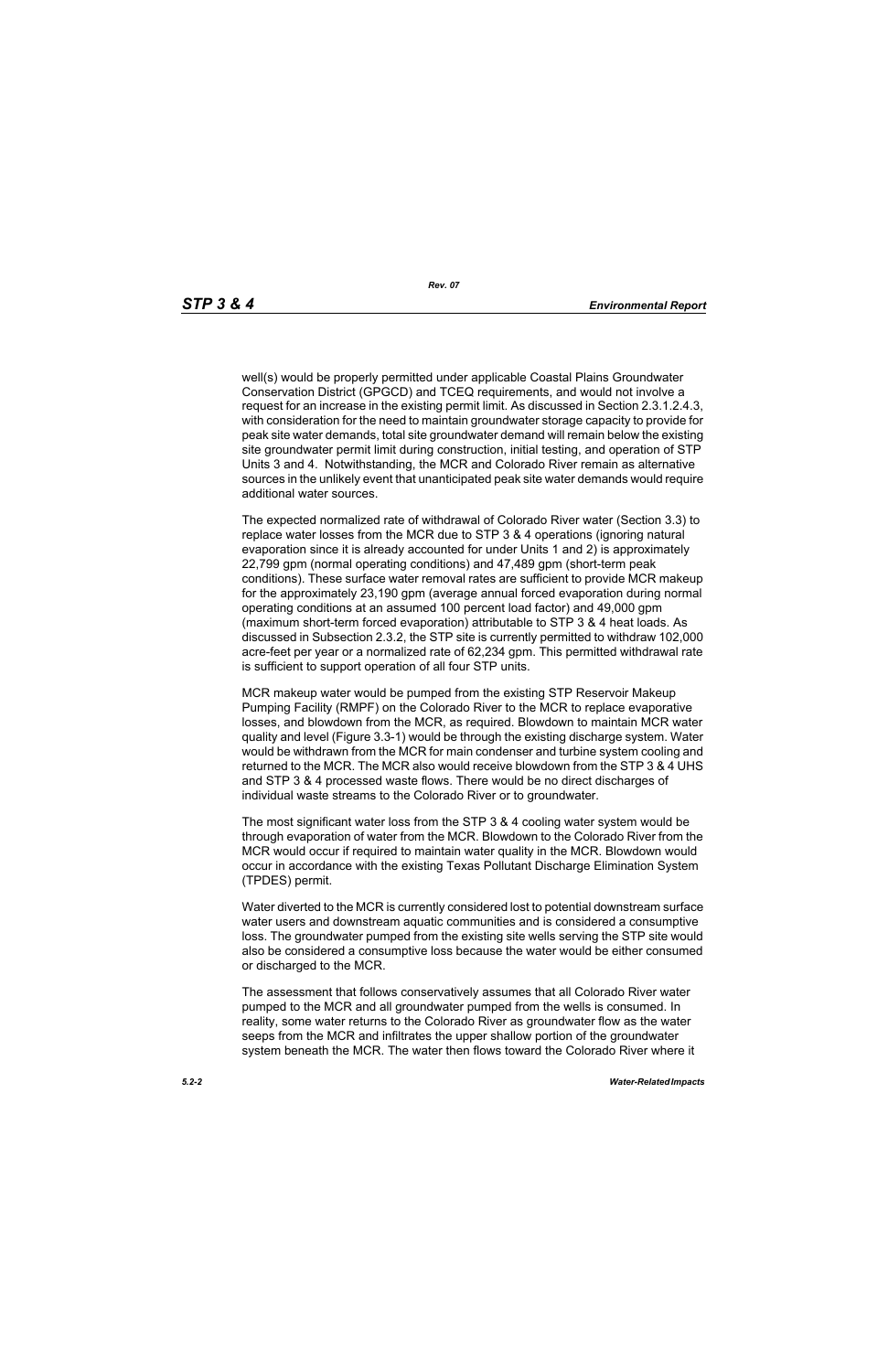discharges. Water from the MCR is also released through the pressure relief wells located in the above-grade dike surrounding the MCR. Water from these relief wells is discharged to a surface water ditch that surrounds the MCR and flows away from the reservoir through the STP site's natural drainage features.

As discussed in Subsection 2.3.2, the projected firm water demands for stored water in the Highland Lakes located upstream of the STP site on the Colorado River is currently still less than the total firm water available. Therefore, it is extremely remote that firm water rights would be reduced, even under extreme drought conditions. If conditions are worse than the drought of record, which occurred from the late 1940s through the 1950s (Subsection 2.3.2), the LCRA must curtail and distribute the available supply of firm water among all of its firm water supply customers on a pro rata basis (Reference 5.2-3). As discussed in Subsection 2.3.2, the STP site currently has surface water rights for 102,000 acre-feet per year and an additional 20,000 acrefeet/year of backup water for two-unit operation and 40,000 acre-feet/year for four-unit operation during periods when the water necessary to maintain the MCR at or above an elevation of 27 feet mean sea level is not available from the Colorado River. If this situation were to occur, the backup water would be released by the LCRA from firm stored water or any other sources of water originating upstream of the Bay City Dam (Reference 5.2-4).

Operation of STP 3 & 4 would not create any new impacts in the vicinity of the flood plain. The infrastructure constructed in the floodplains is currently used for STP 1 & 2. The current facilities would support STP 3 & 4. There would be no new infrastructure built in support of STP 3 & 4 in the flood plain areas adjacent to the site that would create impacts resulting from alterations to the flood plain flow paths.

# **5.2.2 Water Use Impacts**

#### **5.2.2.1 Surface Water**

Long-term (1948–2005) daily Colorado River flow records were used to estimate the annual mean, the lowest annual mean, and the lowest daily mean flows of the Colorado River in the vicinity of the STP site (Reference 5.2-5).

Based on the planned cooling system configuration (Figure 3.3-1), surface water removal from the Colorado River for STP 3 & 4 (ignoring natural evaporation since it is already accounted for under Units 1 and 2) is estimated to be at a normalized rate of 22,799 gpm under normal operating conditions and 47,489 gpm under maximum operating conditions (see Table 3.3-1). These surface water removal rates are sufficient to provide MCR makeup for the approximately 23,190 gpm (average forced evaporation during normal operating conditions at an assumed 100 percent load factor) and 49,000 gpm (maximum short-term forced evaporation) attributable to STP 3 & 4 heat loads. The long-term monthly average Colorado River flow upstream of the STP site at the closest U.S. Geological Survey (USGS) Gauging Station 08162500 (Figure 2.3.1-5) near Bay City (Reference 5.2-5) varies from 374,748 gpm to 1,919,518 gpm (Table 5.2-1).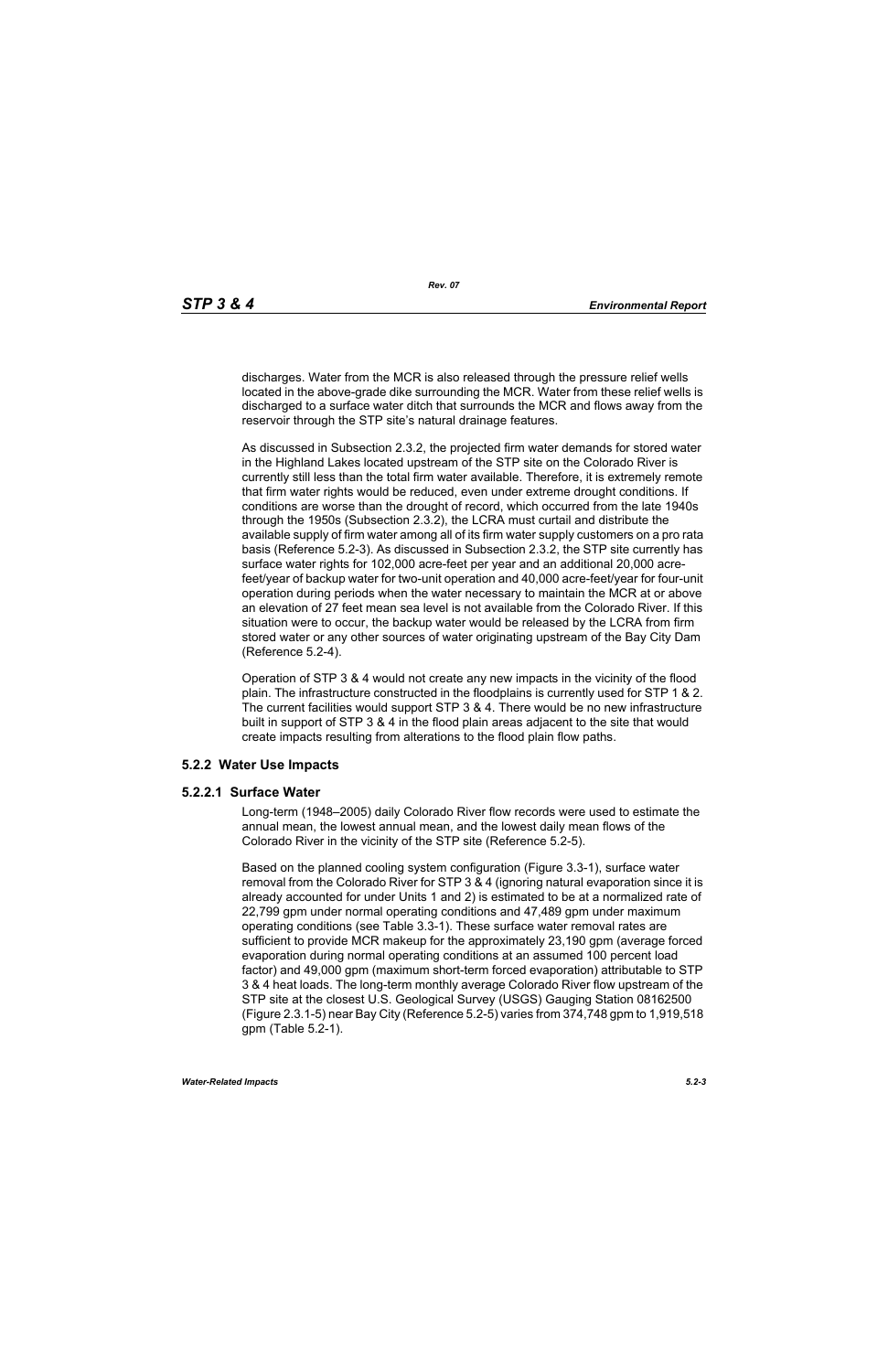Approximately 12.7 percent or less (Table 5.2-1) of the estimated monthly mean Colorado River flow near Bay City would be lost to makeup. Makeup withdrawal for maximum use operations from the Colorado River projected for STP 3 & 4 represents 4.0 % of the historical annual mean flow (1,180,344 gpm [2630 cfs]) of the river near Bay City. However, the annual mean flow during 2006 was 303,834 gpm (677 cfs) (Reference 5.2-5). The projected normal use withdrawal of 22,799 gpm for STP 3 & 4 during a 303,834 gpm (677 cfs) flow event would represent 7.5 percent of flow. As discussed in Subsection 2.3.1.1, the probable minimum flow rate at Bay City is estimated as zero. If there is no downstream flow, the Colorado River near the STP RMPF intake structure would be occupied by tidal water. Because Segment 1401 is considered tidal, there is no established 7Q10 value for the Colorado River for Segment 1401 (Reference 5.2-5). The closest stream gauge to the STP site where 7Q10 data is maintained is the Bay City USGS Gauging Station 08162500 where, from October 1, 1976 through December 31, 2005, the 7Q10 (7 consecutive day low period over a 10-year period) was determined to be 20 cfs (Reference 5.2-6). Because of the zero probable minimum flow at Bay City and a low 7Q10 value of 20 cfs, the 7Q10 water flow value will not be used to determine potential impacts.

As discussed in Subsection 2.3.2 and indicated in Table 2.3.2-9, STP 1 & 2 currently withdraws surface water as needed from the Colorado River after confirming that the flow at the USGS Bay City Gauging Station is capable of supporting the withdrawal of surface water in accordance with the current STP 1 & 2 surface water withdrawal permit. Surface water flow of the Colorado River will continue to be monitored for flow before the withdrawal of surface water for STP 3 & 4 operations to ensure that surface water could be pumped in accordance with the current STPNOC surface water use permit. This practice helps ensure that water withdrawn from the Colorado River is acceptable for supply into the MCR.

Surface water withdrawals would be in accordance with current STPNOC water rights permits and contracts with the Lower Colorado River Authority (LCRA). Therefore, during low-flow days, withdrawal of surface water for the operation of STP 3 & 4 could have a SMALL impact on the availability of fresh water downstream of the site and not warrant additional mitigation. The cumulative impacts of all four operating units are discussed in Section 10.5.

#### **5.2.2.2 Groundwater**

As discussed in Subsection 2.3.2, groundwater wells would be used to supply makeup water to STP 3 & 4 for the UHS, service water for the power plant makeup and use. and water for the potable and sanitary systems. Based on the results of an operating plant (Units 3 and 4) water balance calculation (Reference 5.2-13) and a site groundwater use calculation (Reference 5.2-14), STPNOC has determined that the STP site groundwater operating permit limit provides adequate groundwater supply for water uses required for the operation of STP Units 1 and 2 and the construction, initial testing, and operation of STP Units 3 and 4. The permit allows groundwater withdrawals from the five site production wells up to a limit of 9000 acre-feet over the permit term of approximately 3 years. For discussion purposes, this permit limit may be described herein as "approximately 3000 acre-feet/year," recognizing that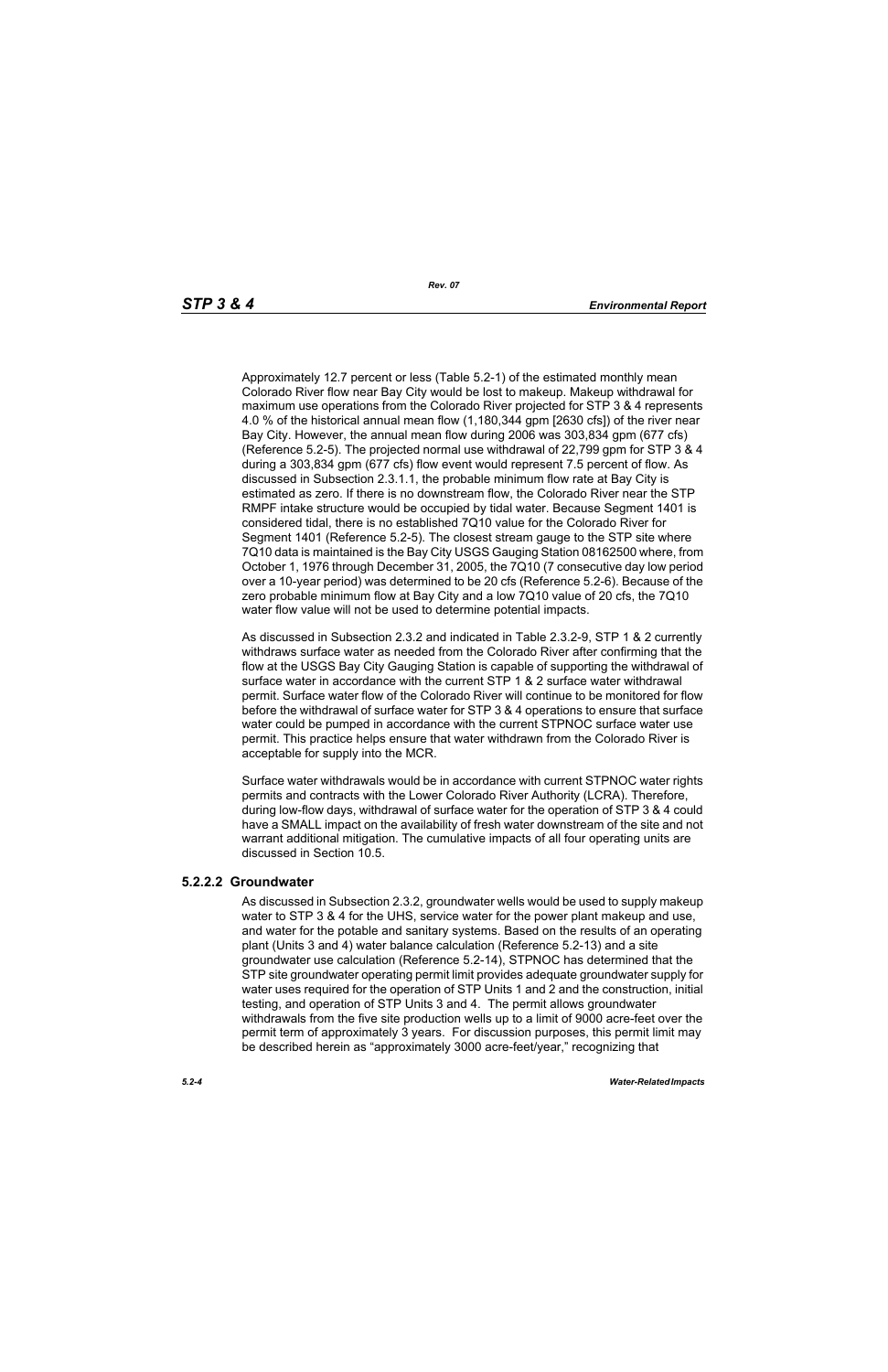groundwater withdrawal in a single year may exceed 3000 acre-feet provided that total withdrawals over the permit term do not exceed 9000 acre-feet. As a point of reference, if the permit limit were exactly 3000 acre-feet/year (which is not necessarily the case due to slight variances in the permit term with each permit renewal), the equivalent "normalized" withdrawal rate assuming continuous pumping every minute of every day of each year would be approximately 1860 gpm.

Historical groundwater withdrawal rates associated with operation of Units 1 and 2 are provided in Table 2.3.2-18. This data shows that from 2001 through 2006, annual groundwater use for operation of STP Units 1 and 2 averaged approximately 798 gpm (approximately 1288 acre-feet/year). A small but not insignificant portion of this amount has been diverted to the MCR as a result of manual operation of the groundwater well pump and header system. With the installation of appropriate automated groundwater well pump and header system controls, this diverted groundwater would be available for use by Units 3 and 4. However, as documented in the site groundwater use calculation (Reference 5.2-14), it has been determined that even if this water were not available to Units 3 and 4, the existing STP site groundwater operating permit limit provides adequate groundwater supply for water uses required for the operation of STP Units 1 and 2 and the construction, initial testing, and operation of STP Units 3 and 4.

Water uses projected for the operation of STP Units 3 and 4 are derived from system design data as well as from operational water use data for specific systems for which such data is available (Reference 5.2-13). As detailed in Table 3.3-1, conservative water use projections for simultaneous operation of both STP Units 3 and 4 include a total estimated normalized groundwater demand of approximately 975 gpm (approximately 1574 acre-feet/year), and approximately 3434 gpm for maximum shortterm steady-state conditions.

When evaluating whether the total site groundwater demand can be satisfied by the available groundwater supply, the site groundwater use calculation (Reference 2.4S.12-24) considers the schedule projected for each use, and evaluates the total site groundwater usage at each point in time from the commencement of STP Units 3 and 4 construction until both Units 3 and 4 are in operation (i.e., Units 1, 2, 3 and 4 are operating simultaneously). With consideration for the need to maintain water storage capacity to provide for peak site water demands, this evaluation confirms that total site groundwater demand remains below the existing site groundwater permit limit during construction, initial testing, and operation of STP Units 3 and 4. Notwithstanding, the MCR and Colorado River remain as alternative sources in the unlikely event that unanticipated peak site water demands would require additional water sources.

As detailed further in Section 2.3.1.2.4.3, STPNOC intends to install at least one additional site groundwater well with a design capacity of 500 gpm. As documented in the site groundwater use calculation (Reference 5.2-14), this additional capacity will allow for sufficient groundwater withdrawal to meet water uses required for: (1) operation of STP Units 1 and 2 and the construction, initial testing, and operation of STP Units 3 and 4; and (2) potential temporary capacity reduction as a result of equipment failure/unavailability. As with the existing five site production wells, the new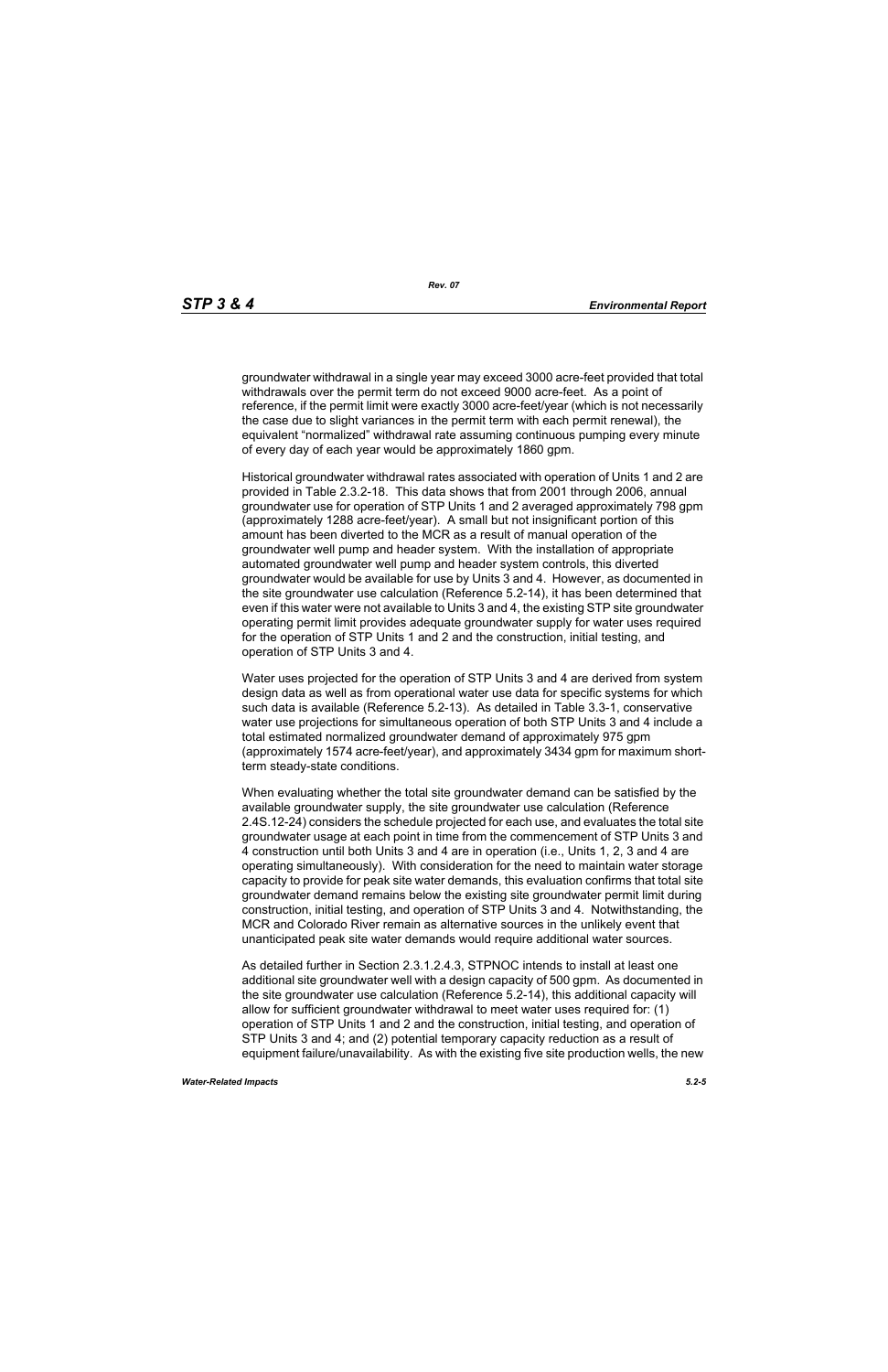well(s) would be installed to depths within the deep portion of the Chicot Aquifer. As discussed in Subsection 2.3.1, the proposed new well(s) would be required to be at least 4000 feet from STP 1 & 2 and STP 3 & 4 to prevent potential subsidence of the facilities. Any additional wells would be properly permitted under applicable CPGCD and TECQ requirements, and would not involve a request for an increase in the existing permit limit.

To determine potential offsite impact during the operation of STP 3 & 4, drawdown at the site boundary was calculated. The drawdown calculation assumes a continuous pumping rate of 1860 gpm, which as discussed above is a normalized approximation of the current permit limit, and is conservative for purposes of the drawdown calculation. The drawdown calculation also assumes that all water is pumped from a single onsite well. The minimum distance allowed by the CPGCD between permitted wells is 2500 feet (Reference 5.2-7). Therefore, the 2500-foot distance was used for the most conservative model distance from an STP site well to any potential offsite well. As with Section 4.2, a confined nonleaky aquifer scenario was used to determine the drawdown at the offsite groundwater well location closest to the STP 3 & 4 well location. Data used to input to an analytical distance-drawdown model is described in Subsection 2.3.1 and are referenced in Table 5.2-2.

A confined nonleaky scenario would most likely represent actual site conditions. The hydrologic parameters used in support of a confined nonleaky aquifer scenario are included in Table 5.2-2. The Theis nonequilibrium well equations (Reference 5.2-8) for a confined nonleaky scenario are as follows:

| $s = [Q/4(3.14)T](W(u))$                 | $u = r^2S/4Tt$                         |  |  |
|------------------------------------------|----------------------------------------|--|--|
| where:                                   |                                        |  |  |
| $s =$ drawdown (ft)                      | T = transmissivity, $ft^2$ /day        |  |  |
| $Q =$ pumping rate, ft <sup>3</sup> /day | $t =$ time since pumping started, days |  |  |
| $W(u)$ = Theis well function             | $S = coefficient of storage$           |  |  |
|                                          | $r =$ distance to pumping well, ft     |  |  |

The assumptions made were that the aquifer is homogeneous, isotropic, of uniform thickness, and of infinite aerial extent. The assumptions also include that the potentiometric surface before pumping is horizontal; the well is pumped at a constant discharge rate; the well is fully penetrating and flow is horizontal; the well diameter is infinitesimal so that storage within the well can be neglected; and water from storage is discharged instantaneously with decline of head.

An assumption was made that all of the water to be pumped was from a fully penetrating single well (any site well). The results of the confined nonleaky scenario model indicated that drawdown from normal operation of STP 3 & 4 of the deeper portion of the Chicot Aquifer potentiometric surface 2500 feet from a single STP site well was 38 to 42 feet based on an average pumping rate of 1062 gpm over a period of 40 years. The pumping rate of 1062 gpm 1860 gpm (conservative normalized approximation of the permit limit) less the Units 1 and 2 average annual withdrawal rate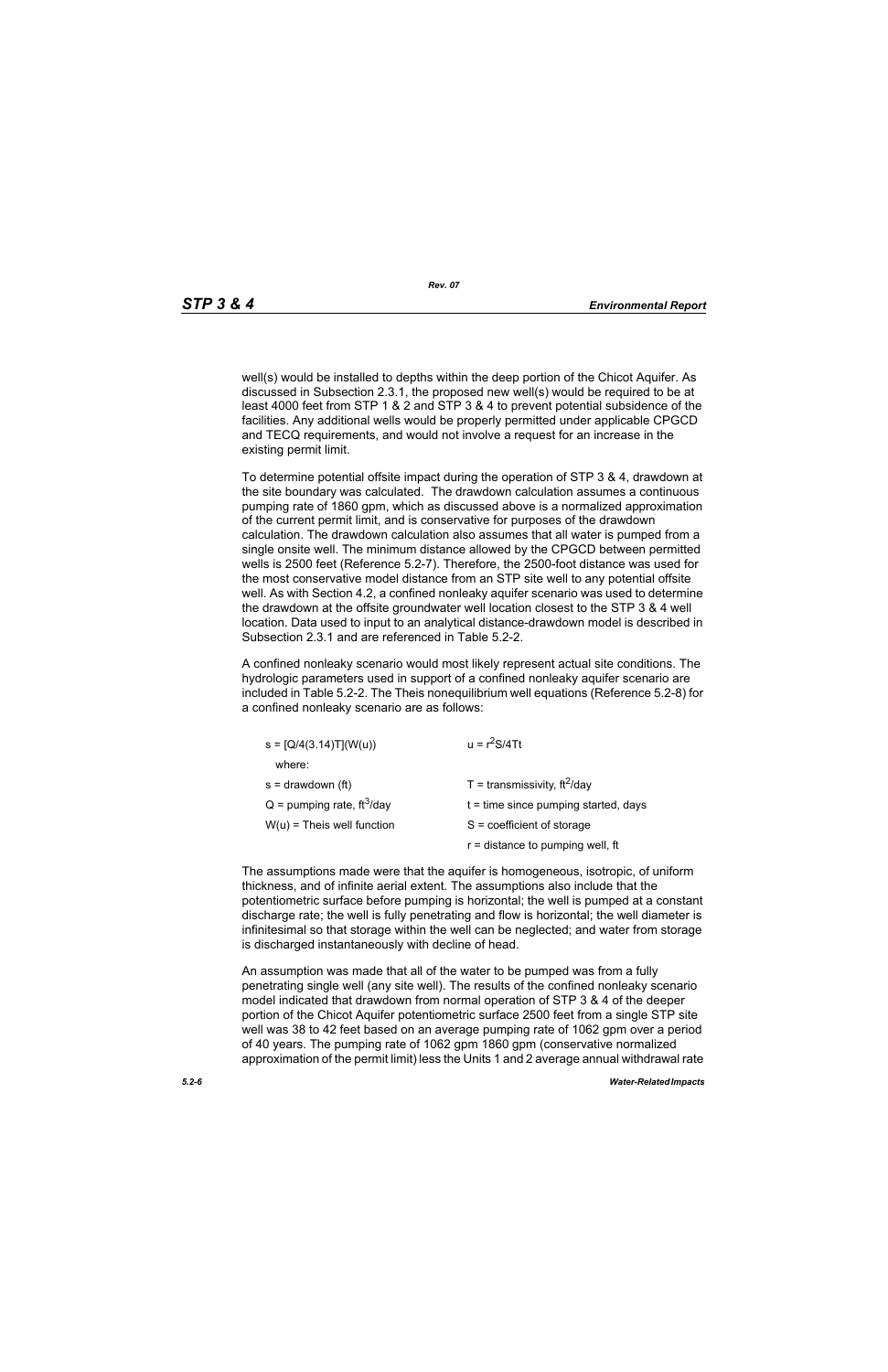(798 gpm). Drawdown values for the deep portion of the Chicot Aquifer for the above pumping case are included in Table 5.2-2.

In reality, the actual withdrawal resulting from the pumping of an STP well 2500 feet away would result in less drawdown than assigning all of the total pumping rates to one well. For example, the projected drawdown of (Table 5.2-2) over a 40-year period at a pumping rate of 1062 gpm would result in a drawdown of 38 to 42 feet. Pumping at a rate of no more than 500 gpm over a 40-year period in any single well would result in a drawdown of 18 to 20 feet 2500 feet from that well. These values assume that no two pumping wells adjacent to each other are used at the same time. If this were to occur, the effects of the two wells being pumped simultaneously would result in an overlap of drawdown and would likely lower drawdown in areas between the pumping wells. The additive effect could extend off site. However, most of the additive effect form the onsite pumping of multiple wells would remain on the STP site.

Because of the confining unit between the deep and shallow portions of the Chicot Aquifer, STPNOC concludes that there would be no impact to the shallow portion of the aquifer during operation of STP 3 & 4. However, STPNOC concludes that impacts due to increased pumping during operational activities at STP 3 & 4 to the deeper portion of the Chicot Aquifer would be SMALL and would not warrant mitigation. The cumulative impacts of all four units on groundwater resources are discussed in Section 10.5S.

# **5.2.3 Water Quality Impacts**

#### **5.2.3.1 Surface Water Quality**

Mechanical draft cooling towers, such as the ones proposed for the STP 3 & 4 UHS, remove waste heat by allowing water to evaporate to the atmosphere. The water lost to evaporation must be replaced continuously with makeup water to prevent the accumulation of solids and solid scale formation. To prevent buildup of these solids, a small portion of the circulating water with elevated levels of solids is drained or blown down, and cooling tower water chemistry must be maintained with anti-scaling compounds and corrosion inhibitors.

Similarly, because conditions in cooling towers are conducive to the growth of fouling bacteria and algae, a biocide must be added to the system. This is normally a chlorine or bromine-based compound, but occasionally, hydrogen peroxide or ozone is used. Table 3.6-1 lists water treatment chemicals currently used for STP 1 & 2 and that would likely be used in STP 3 & 4.

Water drawn from the Colorado River is expected to require limited treatment to prevent biofouling in the makeup intake structure and makeup water piping. Additional water treatment would take place in the cooling tower basins, and would include the addition of biocides, anti-scaling compounds, and dispersants. Sodium hypochlorite and sodium bromide are used to control biological growth in the existing circulating water system and would likely be used in the new system as well. TPDES Permit No. WQ0001908000, issued in 2005 (Reference 5.2-9), regulates the outfalls that discharge to the MCR, which assures that necessary treatment and monitoring for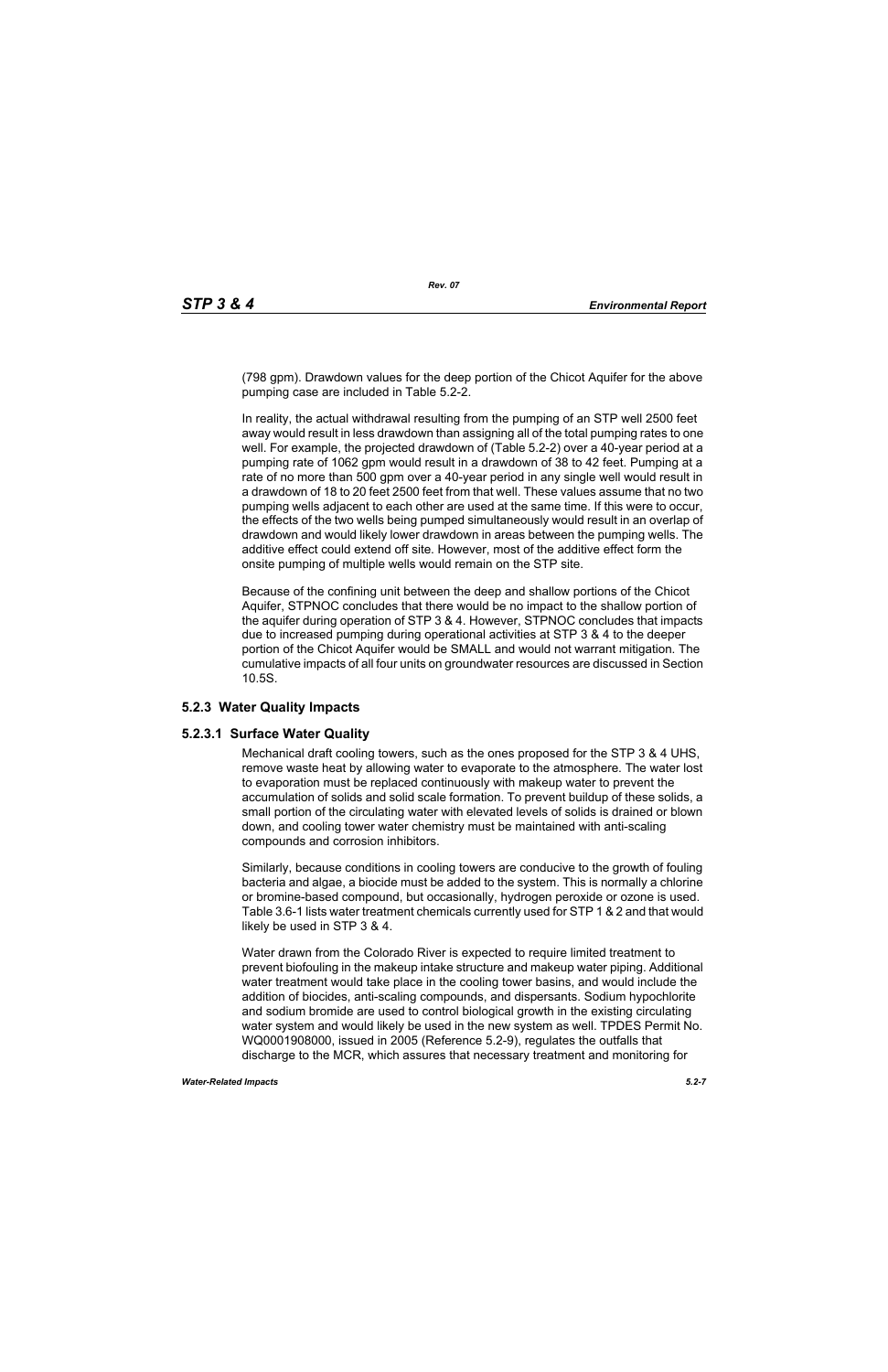nonradioactive contaminants occurs before discharge to the MCR. The permit limits total residual chlorine (0.05 milligrams per liter daily maximum) from any single generating unit for more than two hours per day unless longer periods are required for macroinvertebrate control. Processed wastewater discharged from STP 3 & 4 facilities to the MCR would be similar to that currently discharged under the STP 1 & 2 TPDES permit. STPNOC would submit the necessary applications to TCEQ for permitting the proposed STP 3 & 4 discharges to the MCR.

The existing TPDES permit states that discharges from the MCR may not exceed 12.5% of the flow of the Colorado River at the discharge point. Additionally, discharges are not permitted when the river flow is less than 800 cfs.

As discussed in Section 2.3.1.1.2.1, the 7000-acre MCR is unlined, allowing seepage of water from the MCR through the reservoir floor. During the design stage, total seepage from the MCR, based on a maximum operating water level of 49 feet above MSL, was estimated to be 3530 gpm, or approximately 5700 acre-ft/yr. Seepage discharge from the MCR has two flow paths: (a) part of the seepage is collected by the relief well system, which is installed in the sands of the Upper Shallow Aquifer, and is then discharged to surface waters; and (b) part of the seepage bypasses the relief wells and continues in the Upper Shallow Aquifer in a southeasterly direction to the Colorado River. In addition to these two seepage flow paths, water can be discharged from the MCR through blowdown to the Colorado River.

Discharge from the MCR cannot occur when the Colorado River is less than 800 cfs and cannot exceed 12.5% of the river flow (Reference 5.2-9). As discussed in Subsection 2.3.2, there is currently no routine discharge from the MCR to the Colorado River. STP 1 & 2 has discharged water from the MCR to the Colorado River once, in 1997. Projections of the MCR water quality and additional demands upriver could necessitate the use of the STP permitted reservoir blowdown system to maintain water quality by 2010. MCR water quality is currently maintained by selective pumping during high river flow conditions (>1200 cfs) (Reference 5.2-10). If upstream demands increase, the availability of water at a flow greater than 1200 cfs could be reduced.

During normal operation, water in the MCR evaporates, causing an increase in constituents in the MCR, such as total dissolved solids (TDS). Blowdown from the MCR to the Colorado River would occur as necessary to maintain the MCR water quality at an average of 3000 micro-Siemens per centimeter (µS/cm) (Reference 5.2- 4). This conductivity measurement is a good indicator for the TDS levels in the MCR. The current TPDES permit (Reference 5.2-10) allows an average MCR discharge rate of 144 MGD with a daily maximum of 200 MGD. The permit pH range for water discharged from the MCR is between 6.0 and 9.0 standard units. The water temperature daily average limit is 95°F with a daily maximum of 97°F. The total residual chlorine daily maximum is 0.05 milligrams per liter (mg/L) (Reference 5.2-10). Limits on outfall concentrations, rates, and schedules for STP 3 & 4 operational discharges to the MCR would be determined through the TPDES permitting process. STPNOC would submit the new or modified permit provisions to the NRC when they become available.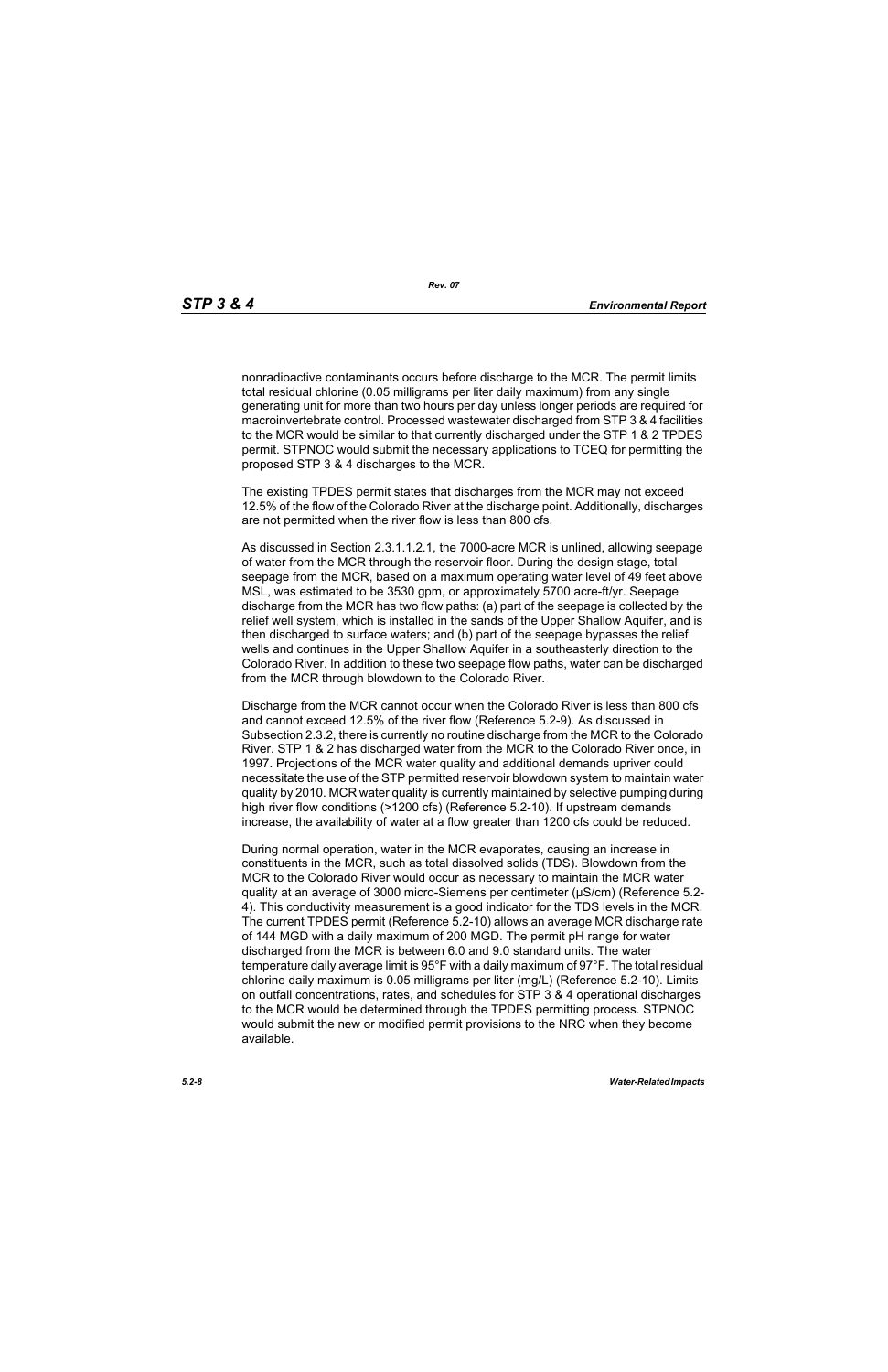The maximum calculated duration of continuous blowdown to the Colorado River for two-unit operation is 88 days and for four-unit operation is 73 days. These results are based on simulations using the historical flow record of the Colorado River. In the year with the maximum duration of continuous blowdown, the annual diversion limit is reached earlier in the year for the four-unit scenario because of the higher consumption, as compared with the two-unit scenario. When the annual limit is reached, no further makeup to the MCR is allowed in that year according to the diversion rules and as a result, blowdown is not permitted either (except under extreme rainfall events). Therefore, the four-unit scenario shows a shorter duration of continuous blowdown. Blowdown occurrences are governed by the operating rules of the MCR that depend on the dynamic relationships of multiple parameters including water level, conductivity and temperature in the MCR, and the flow of the Colorado River.

The MCR is routinely monitored for constituents other than TDS, such as metals and salts, to determine effectiveness of the water treatment program to minimize biofouling and condenser scaling and corrosion. Surface water quality data for metals and salts for two rounds of samples collected from the MCR in 2006 are presented in Table 2.3.3-3. These low concentrations of metals and salts indicate the high quality of the water contained in the MCR and reflect the source term for water leaving the MCR. Current water quality at the site is discussed in Section 2.3.3 and surface water quality is specifically discussed in Section 2.3.3.1. As discussed above, discharges to the MCR for STP 3 & 4 water treatment would be comparable to STP 1 & 2 with the use of biocides and anti-scalants. Because STP 3 & 4 are not anticipated to regenerate ion exchange resin, STP 3 & 4 would actually discharge less chemicals to the MCR than currently discharged from STP 1 & 2. Due to the additional reservoir makeup required to offset evaporation and the limited amount of discharge from STP 3 & 4, the concentrations of chemicals and other constituents in the MCR water would be expected to increase only slightly, if at all. Existing constituents in the MCR are comparable to the state drinking water standards, except for aluminum and arsenic which are not attributed to plant operation and introduced from ground and surface water sources. Therefore, the impacts to water quality in the MCR due to addition of STP 3 & 4 are expected to be SMALL. Similarly, impacts to other surface water bodies which directly or indirectly receive water from the MCR also would be SMALL.

The MCR water budget and water quality model is set up to simulate the operation of all four units (existing STP 1 & 2 and proposed STP 3 & 4) at the STP site. The simulation uses historical Colorado River flows as well as projected flows accounting for the proposed Lower Colorado River Authority/San Antonio Water System diversions to evaluate the incremental impact on water and aquatic resources from the addition of proposed STP 3 & 4 under anticipated changes in the water supplies of the Lower Colorado River Basin. Based on modeling to evaluate the impacts of adding STP 3 & 4 to the MCR system, the amount of TDS would increase slightly. Using historical Colorado River flows, the mean TDS was calculated to increase from 2,178.5 mg/L to 3,076.8 mg/L, and using the proposed Lower Colorado River Authority/San Antonio Water System diversions, the mean TDS was calculated to increase from 2,256.0 mg/L to 3,838.8 mg/L (Reference 5.2-13). However, the number of days of blowdown required to maintain acceptable levels of TDS would change by less than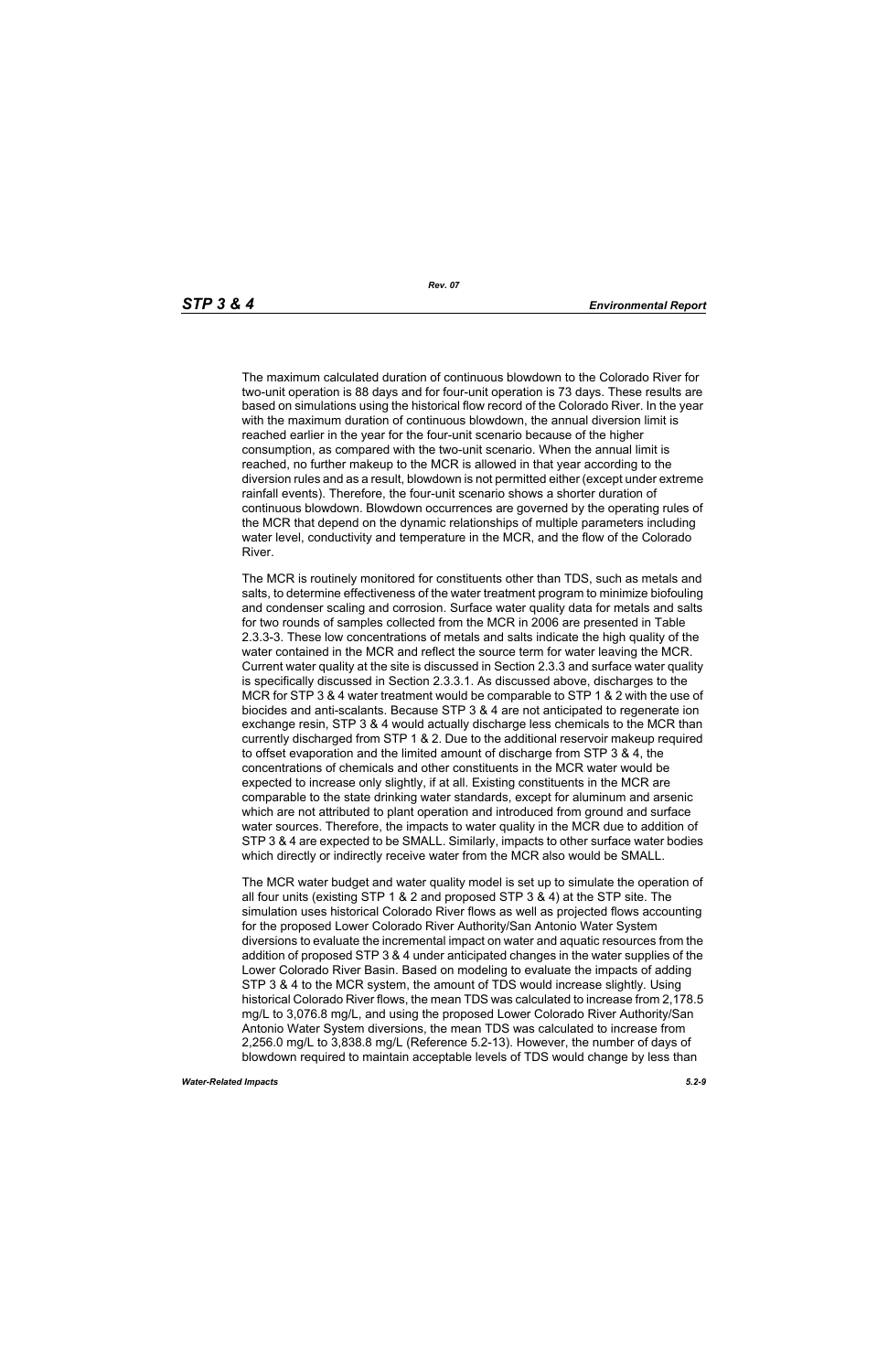*Rev. 07*

1% (Reference 5.2-13). The reach of the Colorado River associated with MCR blowdown is within the tidal influence of the Gulf of Mexico. River TDS varies significantly from practically freshwater to saltwater in this area. Additionally, any blowdown to the Colorado River is limited to less than 12.5% of the river flow and to only when river flow is greater than 800 cubic feet per second, so the TDS would be within the range normally seen for this reach of the river. Therefore, impacts to the Colorado River from TDS would be SMALL.

As discussed in Subsection 2.3.3, during 2004 Segment 1401 of the Colorado River (the reach of the river associated with STP) was listed as fully supporting aquatic life, contact recreation, and general use (Reference 5.2-11). As indicated in Reference 5.2- 12, Segment 1401 was added to the list of impaired waters due to the presence of bacteria. The STP 1 & 2 wastewater treatment facility currently discharges treated water to the MCR where it is diluted by water of the MCR and reused. The waste water from current STP 1 & 2 facilities does not discharge directly to the Colorado River.

Impacts of chemicals in the proposed MCR blowdown on the Colorado River water quality would be SMALL and would not warrant mitigation. STPNOC would submit the necessary permit applications to TCEQ for review for a modified or new TPDES permit for STP 3 & 4 facility discharges to the MCR and from the MCR to the Colorado River. TCEQ would evaluate potential effects of STP 3 & 4 on the MCR water quality and the Colorado River water quality and determine if adjustments are necessary to the current TPDES permitted 001 outfall limits. STPNOC would monitor the MCR water quality on a regular basis in conjunction with the MCR water level to determine if and when blowdown is necessary. STPNOC would continue to monitor flow of the Colorado River prior to withdrawing surface water and discharging water to the Colorado River.

Tritium produced in the STP 1 & 2 reactor coolant systems is released via liquid discharges to the MCR. Tritium is a radioactive isotope of hydrogen and is a part of the water molecule. Although radioactive effluents are treated to remove impurities by the Liquid Waste Processing System (LWPS) prior to discharge, tritium cannot be removed because it is chemically part of the water molecule. Since tritium is part of the water it does not concentrate in the environment and is only diluted when it comes in contact with off-site water.

Sampling for radionuclides in water at the site is performed as part of the site's Radiological Environmental Monitoring Program (REMP). Surface water quality data for radionuclides from sampling in 2005 are presented in Table 2.3.3-4 and tritium concentrations in surface water, including the MCR, from 1995-2005 are presented in Table 2.3.3-5. STP 1 & 2 discharge about 2000 Curies (Ci) of tritium to the MCR annually. The tritium concentration in the MCR has been relatively constant for many years, and well below the EPA drinking water standard for tritium of 20,000 pCi/L and the NRC reporting limit of 30,000 pCi/L under the REMP.

STP 3 & 4 may add an additional 16 Ci each year to the MCR from tritium. This much lower value is due to the difference in the reactor design and water chemistry for STP 3 & 4 compared to STP 1 & 2. Consequently, the concentration of tritium in the MCR may increase, but the average increase would be less than 1%. Year to year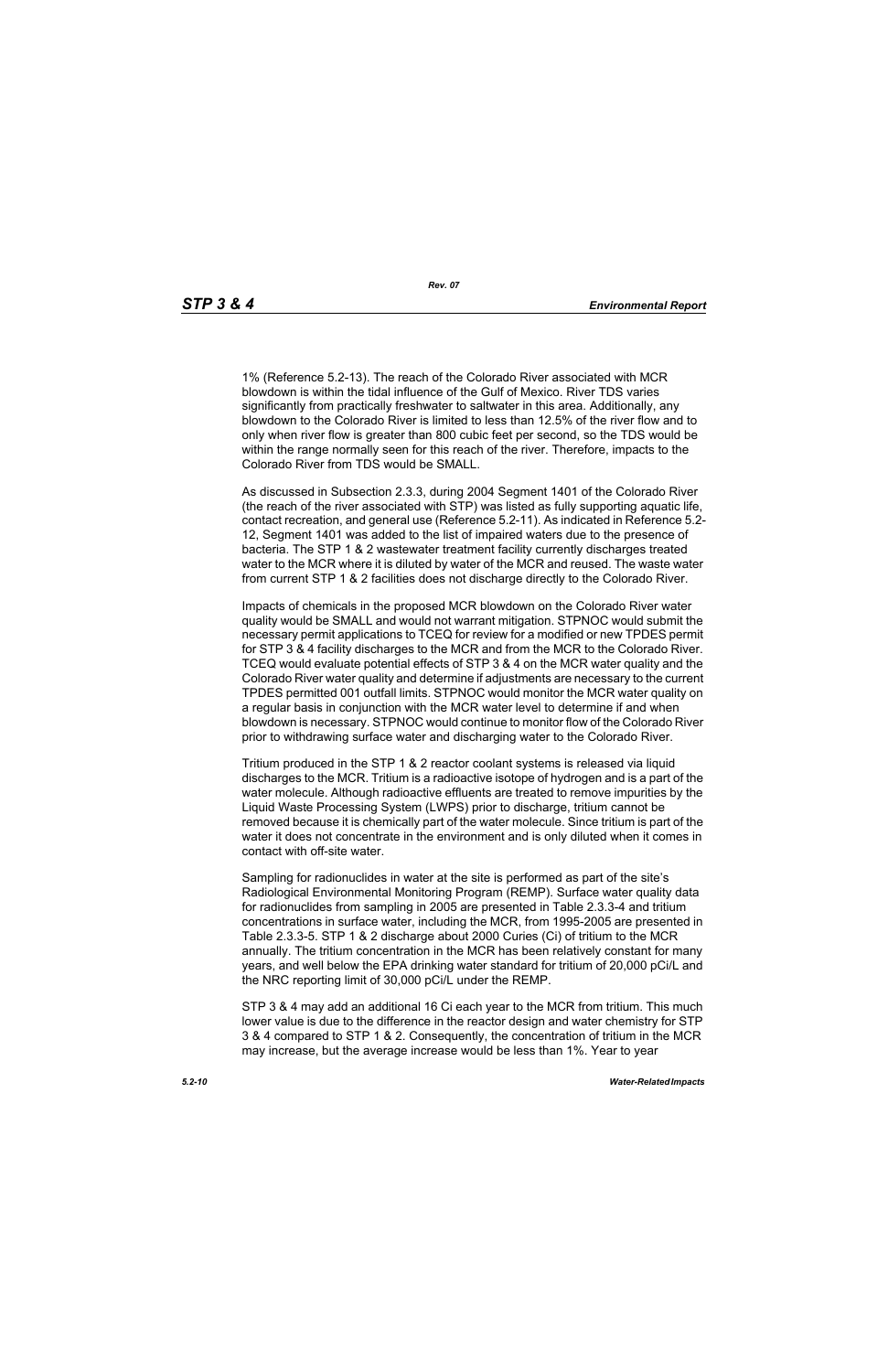fluctuations in precipitation, reservoir makeup, evaporation rate, and STP 1 & 2 release rates would have a greater effect on tritium concentration than any contributions from STP 3 & 4.

Table 12.2-22 of the FSAR indicates the average annual release concentration of tritium to the MCR from the operation of STP 3 & 4 would be 8.38 pCi/L. Historically, the highest concentrations of tritium reported in the MCR for the operation of STP 1 & 2 are at MCR Blowdown #216 and are approximately 10,000 pCi/L (See Table 2.3.3- 5). Overall monitoring of surface water from Table 2.3.3-5 averages approximately 6,000 pCi/L. Based on these values, the additional input of an average of 8.38 pCi/L from STP 3 & 4 would not significantly increase the tritium concentrations in the MCR, and would be well below the EPA drinking water standard. Hence, any discharge to the groundwater or to an offsite body of water like the Colorado River would be safe even before dilution. Therefore, the impact of tritium in the MCR or discharged to the Colorado River would be SMALL.

As discussed in Section 2.3.1.1.2.1, approximately 68%, or 3850 acre-ft/yr, of the total expected MCR seepage would be discharged through the relief wells and into surface waters. The distribution of relief well surface water discharge results in approximately 28% being returned to the Colorado River, 53% to Little Robbins Slough, 18% to the East Fork of Little Robbins Slough and <1% being returned to the West Branch of the Colorado River. Because the levels of tritium in the MCR are below the EPA drinking water standard, the impact of tritium in discharges to the Colorado River, Little Robbins Slough, the East Fork of Little Robbins Slough, and the West Branch of the Colorado River from the relief wells would be SMALL.

The remaining 32%, or 1850 acre-ft/yr, of the total expected MCR seepage would move into the Upper Shallow Aquifer and migrate to the southeast, discharging at the Colorado River. The discharge point of groundwater from the Upper Shallow Aquifer to the Colorado River is over 4,000 feet from the MCR. At a travel time of 40 feet/yr, groundwater would not reach surface water discharge points for approximately 100 years. The half-life for tritium is 12.3 years, meaning that during the 100 year travel time, the tritium concentrations in groundwater would decay over 8 half lives resulting in a concentration of less than 1% of the original concentration seeping from the MCR. If the initial groundwater concentration of tritium is 10,000 pCi/L, the concentration upon arrival at surface water discharge points without taking dilution over time and distance into consideration would be less than 100 pCi/L, which is well below the EPA drinking water standard of 20,000 pCi/L. Therefore, the impact on surface water from the Upper Shallow Aquifer discharge would be SMALL.

#### **5.2.3.2 Groundwater Quality**

The shallow aquifer zone in this area contains water of marginal to poor quality. Results of chemical analyses taken before STP 1 & 2 operation indicated that this water was objectionable for potable use because of total hardness, chlorides, metals, and TDS. For these reasons, potable water, and water for other plant uses, is obtained from the deep aquifer.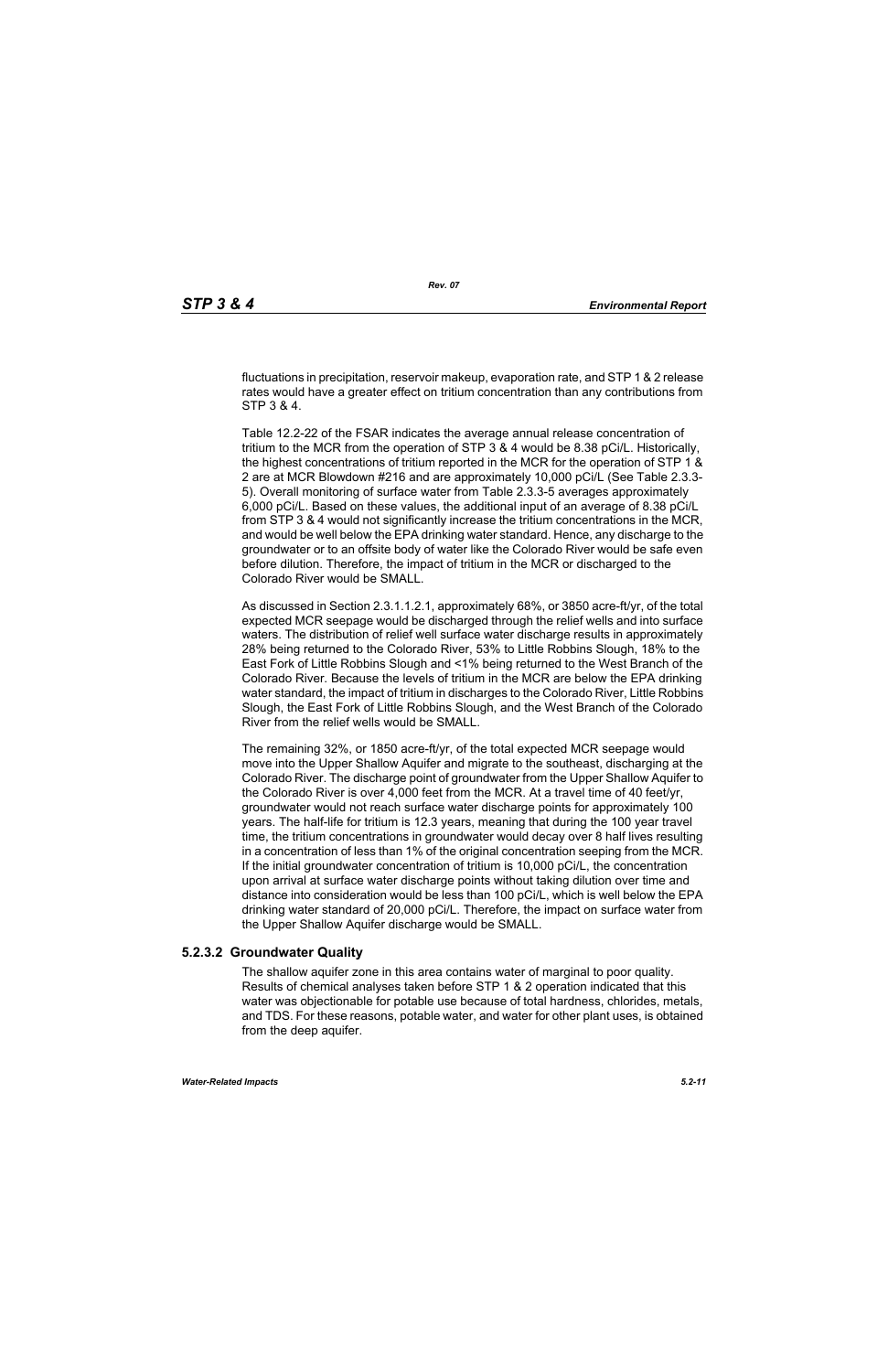*Rev. 07*

As part of the REMP, groundwater quality is monitored from Upper Shallow Aquifer wells within 6 miles of the site. Results of the analyses are presented in Section 2.3.3. Surface water quality data for metals and salts for two rounds of samples collected from the MCR in 2006 are presented in Table 2.3.3-3. The low quantities of metals and salts reflect the high quality of water present in the MCR and reflect the source term for groundwater seepage to the Upper Shallow Aquifer. Section 5.2.3.1 discusses the environmental impacts of TDS and other constituents in the MCR due to the addition of STP 3 & 4 and concludes that those impacts are SMALL. Because the source of any TDS or other constituents in groundwater is from the MCR, the environmental impacts of the TDS or other constituents in the groundwater would also be SMALL.

In addition, the quality of water discharged to the MCR and the quality of the water discharged from the MCR are currently maintained to meet TCEQ-permitted levels, and would continue to be maintained with the addition of STP 3 & 4. Additionally, as discussed in Section 5.2.3.1, the quality of the water in the MCR is and would remain high, and would not adversely impact biota if consumed. Given the high quality of the MCR water, any discharge from the MCR to the groundwater would not result in significant impacts to groundwater. As stated in Section 2.3.1.1.2, there would be no significant changes in the design of the MCR for the addition of STP 3 & 4 and there would be insignificant changes in the seepage rates from the MCR due to the addition of STP 3 & 4. In addition, UFSAR 2.4.13.4, Monitoring or Safeguard Requirements, indicates that Upper Shallow Aquifer groundwater levels are monitored periodically through piezometers installed appropriately around the site. Significant changes in water levels or basic groundwater flow patterns would be evaluated to determine if additional monitoring of groundwater would be required. Groundwater quality data from the piezometers can also be evaluated to determine if any additional monitoring frequencies or new monitoring well points need to be established. Therefore, impacts to the Upper Shallow Aquifer as a result of the operation of STP Units 3 & 4 would be SMALL.

As discussed above in Section 5.2.3.1, tritium contributed to the MCR by STP 3 & 4 is expected to increase the tritium concentration by less than 1%. Currently, almost half of the tritium is removed from the reservoir annually. Tritium in the MCR is also diluted by reservoir makeup water diverted from the Colorado River and direct rainfall. Tritium concentrations also decrease due to radioactive decay. For these reasons, the environmental impacts of tritium in the MCR and in other surface waters from the operation of STP 3 & 4 are SMALL because the tritium levels are below the EPA drinking water standard for tritium of 20,000 pCi/L and the NRC reporting limit of 30,000 pCi/L under the REMP. Any discharge offsite via the above pathways to surface waters or groundwater would also remain below established limits and would continue to be confirmed per the REMP. Therefore, impacts of four-unit operation on the shallow aquifer would be SMALL.

Furthermore, the results of radionuclide analyses for 2005 are presented in Table 2.3.3-9 with tritium being the only constituent reported above detection levels (260 pCi/L) at 1,600 pCi/L. The location of the well with the detectable tritium concentrations is located adjacent to the MCR and 3.8 miles south of STP 1 & 2. In 2006, groundwater from 16 wells in the Upper Shallow Aquifer was analyzed quarterly for tritium. The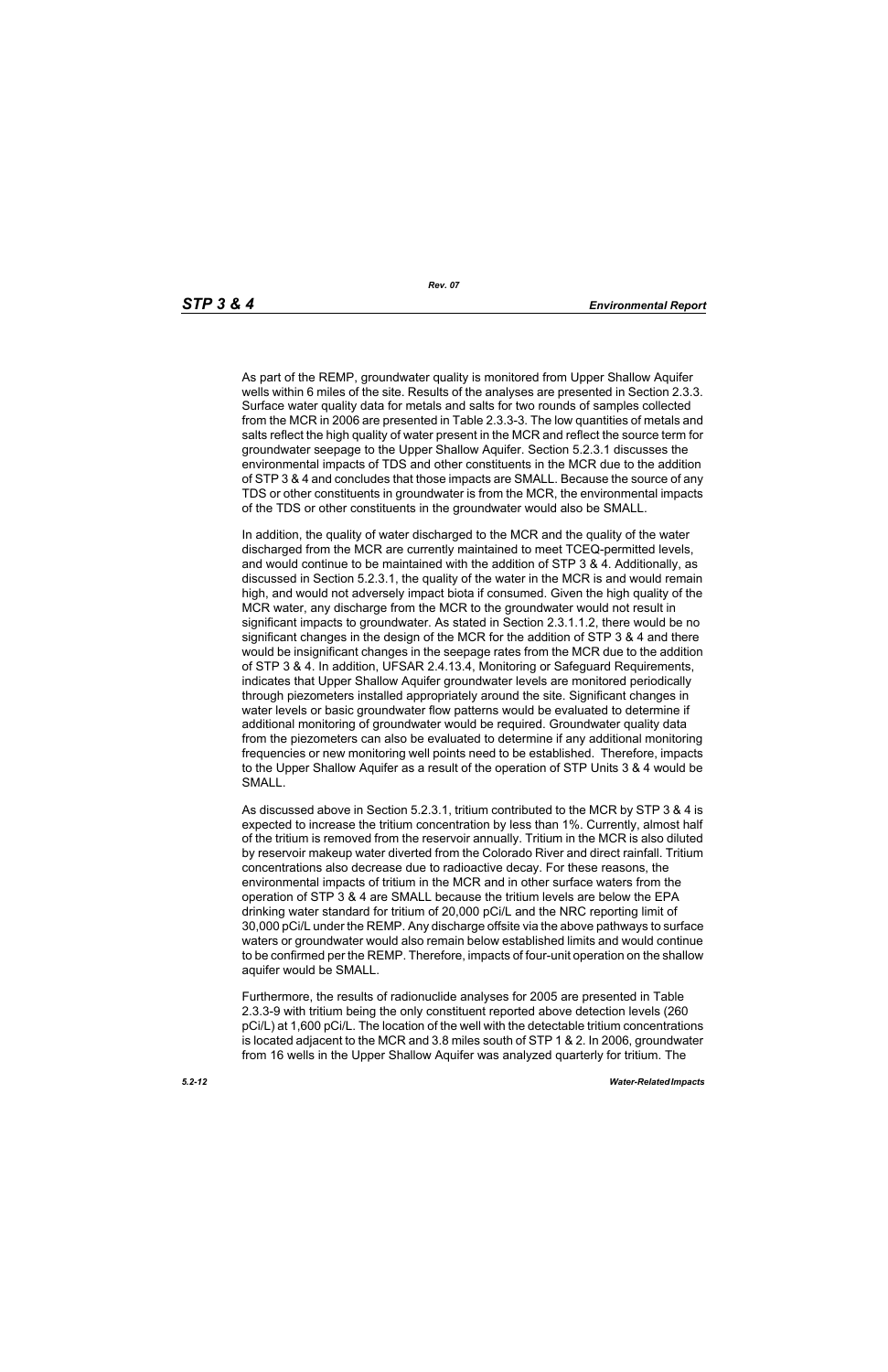*Rev. 07*

analytical results are summarized in Table 2.3.3-10. The only well reporting tritium above the detection limit of 300 pCi/L was piezometer well number 435-02, located 700 feet west of the MCR embankment and 2.9 miles southwest of STP 1&2. Detected tritium concentrations ranged from 309 to 593 pCi/L, well below the EPA drinking water standard of 20,000 pCi/L. (Note that the detection level varies based on the background and the size of the sample).

Table 12.2-22 of the FSAR indicates the average annual release concentration of tritium to the MCR from the operation of STP 3 & 4 would be 8.38 pCi/L. Historically, the highest concentrations of tritium reported in the MCR for the operation of STP 1 & 2 are at MCR Blowdown #216 and are approximately 10,000 pCi/L (Table 2.3.3-5). Overall monitoring of surface water from Table 2.3.3-5 averages approximately 6,000 pCi/L. Based on these values, the additional input of an average of 8.38 pCi/L from STP 3 & 4 would not significantly increase the tritium concentrations in the MCR.

As discussed in Section 2.3.1.1.2.1, discharge to the environment from the MCR occurs from seepage through the reservoir floor to the groundwater. Groundwater flow from the MCR is intercepted in part by the relief well system, installed into sands of the Upper Shallow Aquifer. Groundwater is discharged from the passive relief wells and collected in toe and drainage ditches around the periphery of the MCR embankment and then discharged to surface water.

As described in Section 2.3.1.1.2.1, a portion of the seepage from the MCR would not be captured by the relief well system (approximately 32%). The ODCM model for the site has been prepared utilizing well data that suggests migration of groundwater seeping from the MCR into the Shallow Aquifer travels at approximately 40 ft/yr. The nearest offsite well used for watering livestock is located 1,400 feet from the reservoir. Conservatively assuming the flow is directly to this well, groundwater would not reach this well for 35 years. The half-life for tritium is 12.3 years, meaning that during the 35 year travel time, the tritium concentrations in groundwater would decay 2.8 half lives or to approximately 16 percent of the original concentration seeping from the MCR. If the initial groundwater concentration of tritium is 10,000 pCi/L, the concentration upon arrival at the offsite well would be approximately 1,600 pCi/L without taking dilution over time and distance into consideration. The tritium concentration is still well below the EPA drinking water standard for tritium of 20,000 pCi/L. Therefore, the impact on users of the well water from the Upper Shallow Aquifer would be SMALL.

The shallow aquifer is separated from the deep aquifer by more than 150 feet of predominantly clay sediments which effectively seal the deep aquifer from reservoir seepage. Therefore, there would be no environmental impacts to the deep aquifer from tritium produced by operation of STP 3 & 4.

#### **5.2.4 References**

5.2-1 TCEQ (Texas Commission on Environmental Quality) 2007. Letter from Kelly Holligan (TCEQ) to R. A. Gangluff (STP Nuclear Operating Company) Re: Cooling Water Intake Structures Phase II Rules; South Texas Project Electric Generating Station; TPDES Permit No. WQ0001908000, June 27, 2007.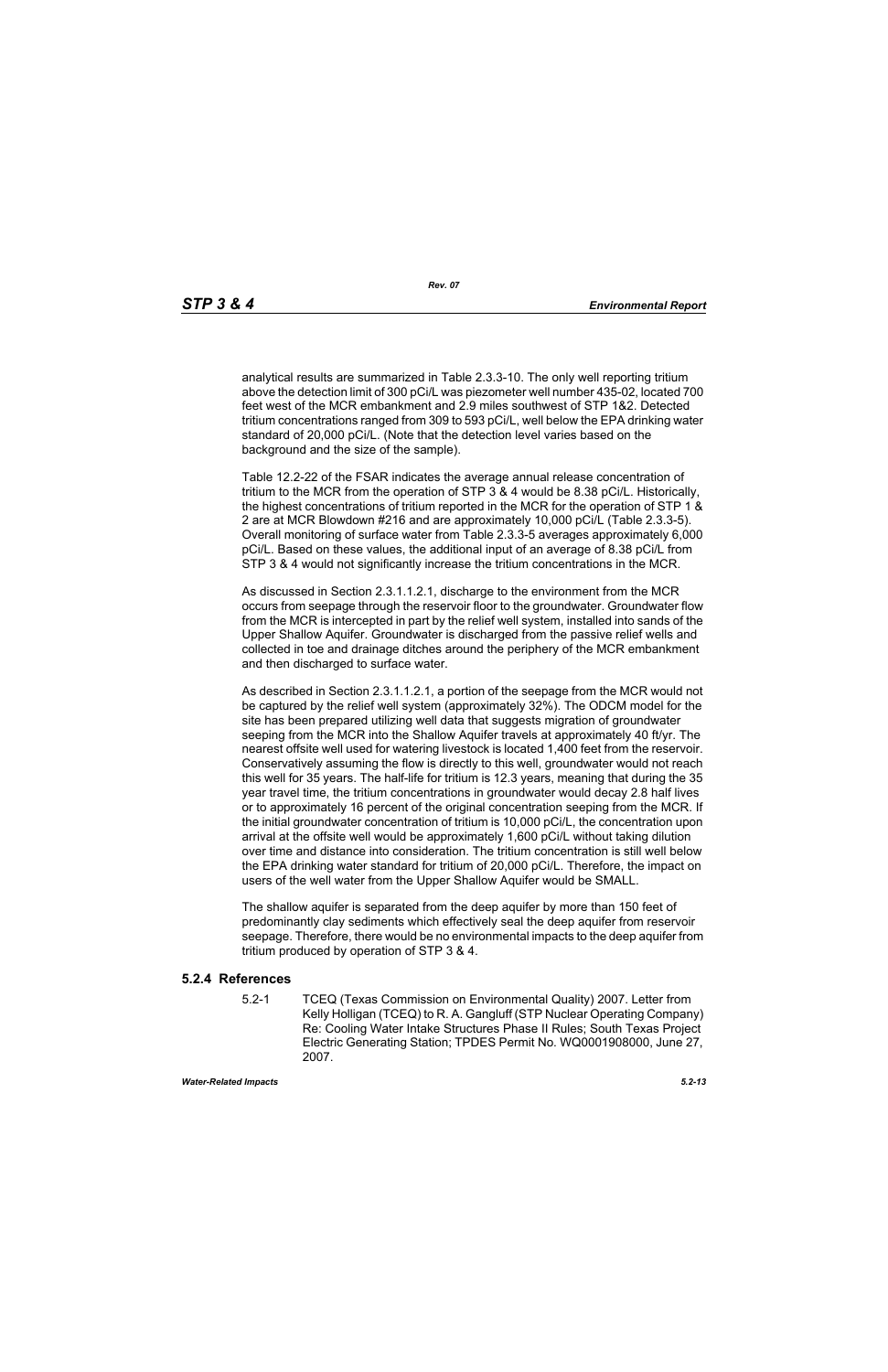| $5.2 - 2$ | Operating Permit, STP Nuclear Operating Company, Historical User Permit<br>No. OP-04122805, Coastal Plains Groundwater Conservation District,<br>March 2005. |
|-----------|--------------------------------------------------------------------------------------------------------------------------------------------------------------|
|-----------|--------------------------------------------------------------------------------------------------------------------------------------------------------------|

- 5.2-3 LCRA (Lower Colorado River Authority), Water Management Plan for the Lower Colorado River Basin, May 2003.
- 5.2-4 STPNOC (South Texas Project Nuclear Operating Company), 2006. Amended and Restated Contract by and between the Lower Colorado River Authority and STPNOC. Effective as of January 1, 2006.
- 5.2-5 USGS (U.S. Geological Survey) Water Year 2006 Report, Colorado River, USGS Station 08162500 near Bay City, Texas, April 24, 2007.
- 5.2-6 Holligan (Karen Visnovsky Holligan), 7Q10 Flows. E-mail from Karen Visnovsky Holligan (TCEQ) to Bridget Twigg (TtNUS) June 13, 2007.
- 5.2-7 CPGCD (Coastal Plains Groundwater Conservation District), Rules of the Coastal Plains Groundwater Conservation District, adopted May 25, 2004.
- 5.2-8 "Groundwater and Wells," Fletcher G. Driscoll, 2nd Edition, Johnson Filtration Systems Inc., St. Paul, Minnesota, 1989.
- 5.2-9 TCEQ, STP Nuclear Operating Company, TPDES Permit No. 001908000 Renewal. July 21, 2005.
- 5.2-10 STPNOC (South Texas Project Nuclear Operating Company), South Texas Project Electric Generating Station Certificate of Adjudication 14-5437, May 1, 2005, Rev. 1.
- 5.2-11 TCEQ 2004 Texas Water Quality Inventory and 303(d), April 14, 2007.
- 5.2-12 TCEQ 2006 Texas Water Quality Inventory and 303(d), April 27, 2007.
- 5.2-13 NRC (Nuclear Regulatory Commission) 2009. Response to RAI 05.02-05, U7-C-STP-NRC-090091 (ML092150963). July 30, 2009.
- 5.2-14 "Plant Water Balance," Fluor Nuclear Power Calculation No. U7-SITE-G-CALC-DESN-2001.
- 5.2-15 "Site Groundwater Use for Construction, Initial Testing, Startup, and Operations," Fluor Nuclear Power Calculation No. U7-SITE-G-CALC-DESN-2002.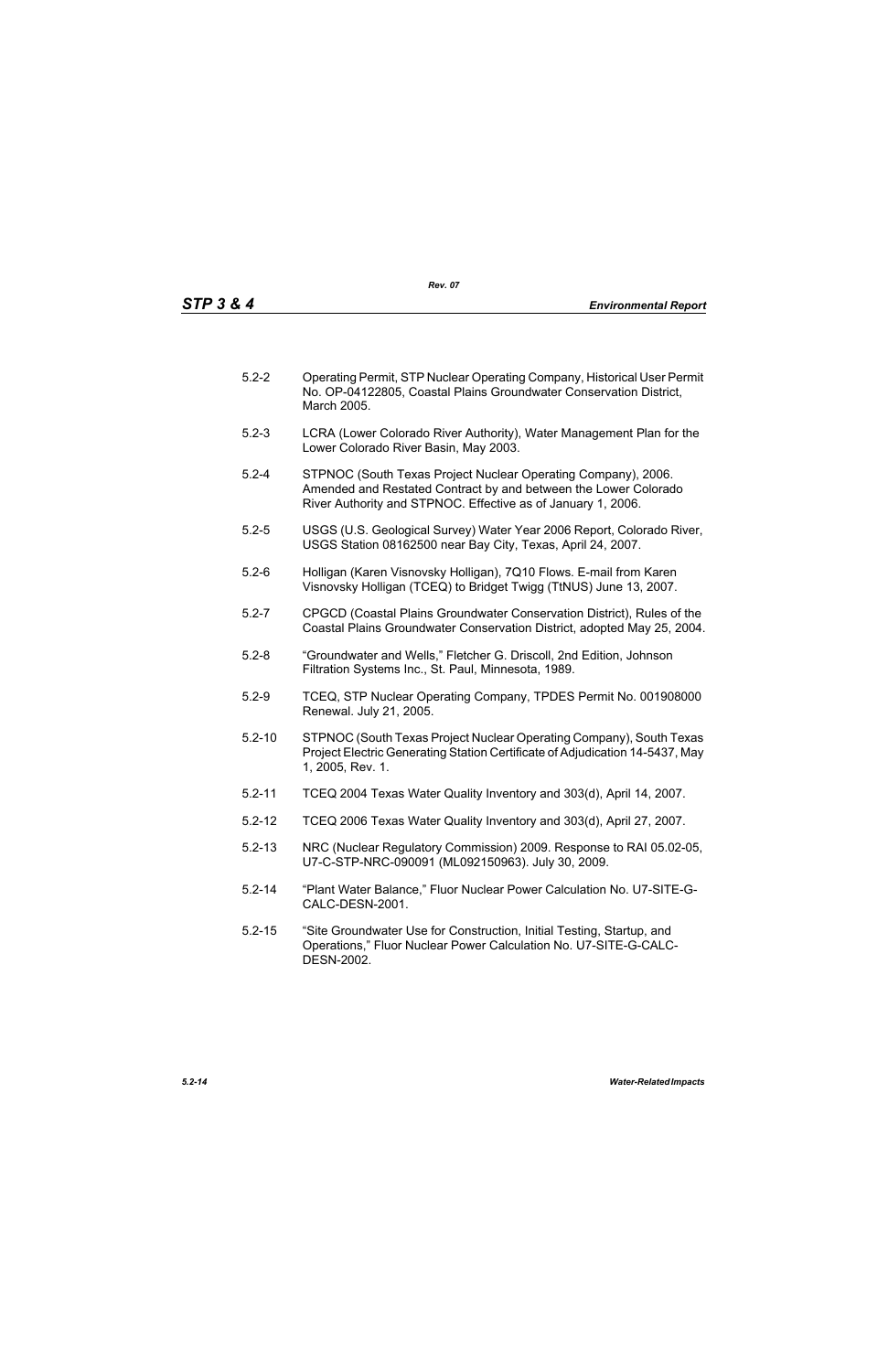|                     | <b>Mean Monthly River</b><br>Flow [1], [2]                                                          | <b>Maximum [3] River</b><br>Withdrawal<br>for Makeup (2 units) | <b>Percent of Mean</b><br><b>Monthly River</b><br><b>Flow Lost to</b><br><b>Maximum</b><br><b>Makeup</b><br>(2 units) | <b>Maximum Total</b><br><b>Evaporation Rate (2)</b><br>units) [1] | <b>Percent of</b><br>Average<br><b>Flow Lost to</b><br>Evaporation |  |
|---------------------|-----------------------------------------------------------------------------------------------------|----------------------------------------------------------------|-----------------------------------------------------------------------------------------------------------------------|-------------------------------------------------------------------|--------------------------------------------------------------------|--|
| January             | 1,150,274                                                                                           | 47,489                                                         | 4.1                                                                                                                   | 49,000                                                            | 4.3                                                                |  |
| February            | 1,455,907                                                                                           | 47,489                                                         | 3.3                                                                                                                   | 49,000                                                            | 3.4                                                                |  |
| March               | 1,281,324                                                                                           | 47,489                                                         | 3.7                                                                                                                   | 49,000                                                            | 3.8                                                                |  |
| April               | 1,225,224                                                                                           | 47,489                                                         | 3.9                                                                                                                   | 49,000                                                            | 4.0                                                                |  |
| May                 | 1,642,608                                                                                           | 47,489                                                         | 2.9                                                                                                                   | 49,000                                                            | 3.0                                                                |  |
| June                | 1,919,518                                                                                           | 47,489                                                         | 2.5                                                                                                                   | 49,000                                                            | 2.6                                                                |  |
| July                | 844,642                                                                                             | 47,489                                                         | 5.6                                                                                                                   | 49,000                                                            | 5.8                                                                |  |
| August              | 374,748                                                                                             | 47,489                                                         | 12.7                                                                                                                  | 49,000                                                            | 13.1                                                               |  |
| September           | 787,195                                                                                             | 47,489                                                         | 6.0                                                                                                                   | 49,000                                                            | 6.2                                                                |  |
| October             | 1,103,150                                                                                           | 47,489                                                         | 4.3                                                                                                                   | 49,000                                                            | 4.4                                                                |  |
| November            | 1,248,562                                                                                           | 47,489                                                         | 3.8                                                                                                                   | 49,000                                                            | 3.9                                                                |  |
| December            | 1,100,906                                                                                           | 47,489                                                         | 4.3                                                                                                                   | 49,000                                                            | 4.5                                                                |  |
| [2] Reference 5.2-4 | [1] All flows in gallons per minute<br>[3] Maximum water withdrawal occurs during normal operations |                                                                |                                                                                                                       |                                                                   |                                                                    |  |

*STP 3 & 4*